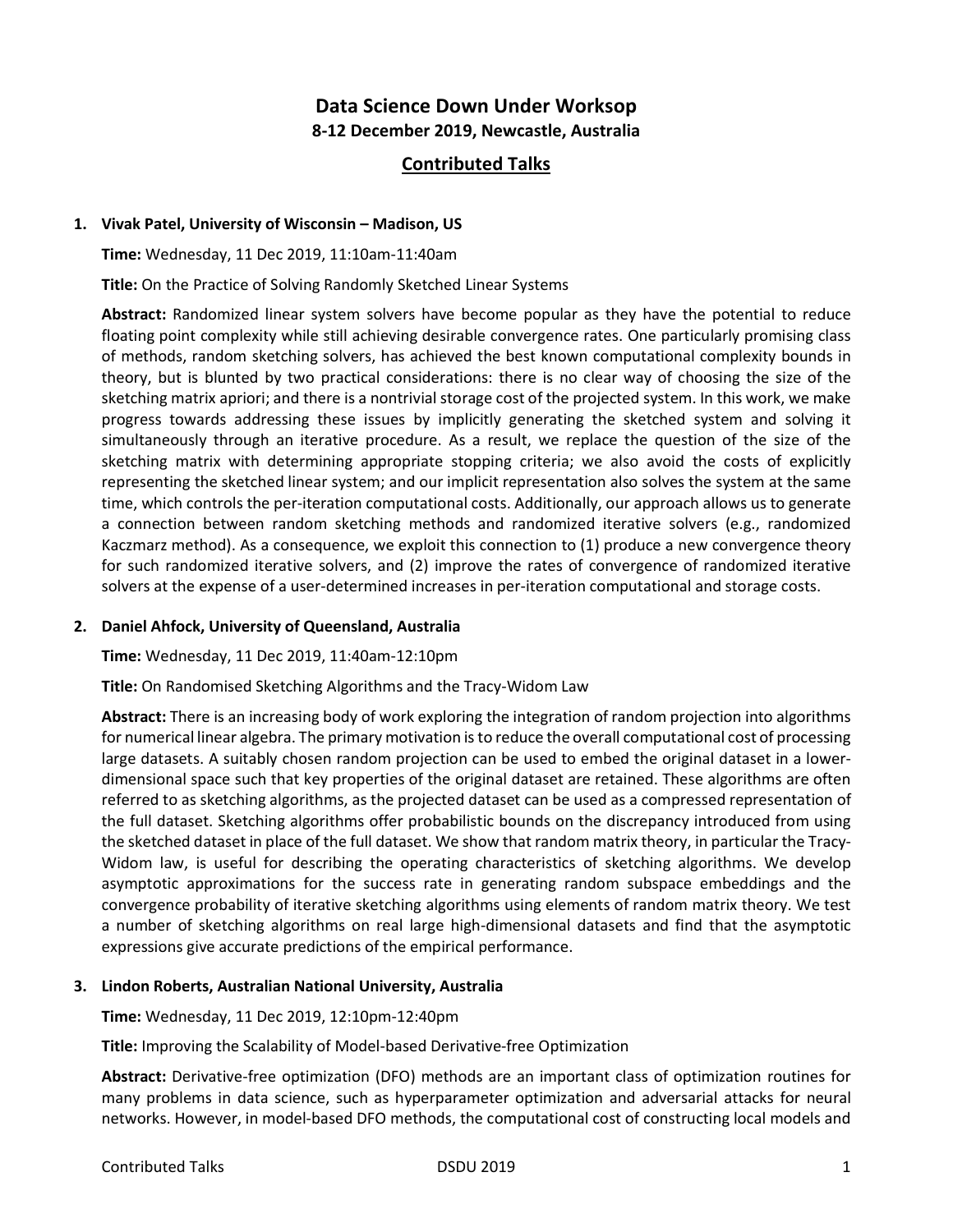Lagrange polynomials can be high. As a result, these algorithms are not as suitable for large-scale problems as derivative-based methods. In this talk, I will introduce a derivative-free method based on exploration of random subspaces, suitable for nonlinear least-squares problems. This method has a substantially reduced computational cost (in terms of linear algebra), while still making progress using few objective evaluations. I will also discuss how this approach may be extended to DFO for general nonlinear optimization problems.

# **4. Peter Eades, University of Sydney, Australia**

**Time:** Wednesday, 11 Dec 2019, 2:00pm-2:30pm

**Title:** Large Graph Visualisation Using Spectral Sparsification

**Abstract:** Visual Analytics of large social networks is a key component of business, defense, and social strategies. Similarly, Network Visualisation plays an important role in Software Engineering and Biotech. The main challenge for visualisation in these fields is the scale problem: current networks are too large for traditional algorithms. In this talk we describe progress toward sub-linear-time visualisation methods for graph visualisation. In particular we describe a promising method based on spectral sparsification.

# **5. Mikhail Kamalov, INRIA, France**

**Time:** Wednesday, 11 Dec 2019, 2:30pm-3:00pm

**Title:** Semi-supervised VAE with PageRank

**Abstract:** We present a scalable semi-supervised learning (SSL) framework based on the combination of variational autoencoder (VAE) and PageRank algorithm. We employ latent variables to avoid highdimensional computations. In our framework we propose to calculate a nodes similarity matrix using pairwise Jensen-Shannon divergence between latent variables inferred from VAE. Then we append the modified Laplacian regularization loss with respect to the difference between latent variables from VAE. This way we can apply PageRank to compute the explicit node predictions and inject it into SSL VAE loss with modified Laplacian regularization loss. It means that the iterative improvement of the similarity matrix positively influences classification results from PageRank. This approach allows us to minimize classification loss over all nodes instead of just the labelled nodes as in SSL VAE and to take into account the geometric structure of the data. Our framework outperforms state of the art models in the batch mode on data with graph structure (e.g., cora, citeseer, pubmed) as well as on data without default graph structure as in image datasets (e.g., mnist).

# **6. Zdravko Botev, University of New South Wales, Australia**

**Time:** Wednesday, 11 Dec 2019, 3:00pm-3:30pm

**Title:** How Bayes Can Help Frequentist Model Selection

**Abstract:** In this talk we explain how and why current frequentist lasso-type model selection methods can sometimes fail using a few simple stylistic examples. Using Bayesian ideas of regularization, we suggest a simple remedy that, at least in the examples we tested, significantly improved the identification of the correct model. We conclude that, despite more than 25 years of research into frequentist model selection, the methodology is still not mature and can easily yield misleading results.

# **7. Scott Lindstrom, Hong Kong Polytechnic University, Hong Kong**

**Time:** Wednesday, 11 Dec 2019, 4:00pm-4:30pm

**Title:** Splitting Methods for Signal Recovery

**Abstract:** Many problems in data science take on the general form of identifying a pattern (signal) with desirable qualities in a set of data. Such problems are usually approached with the better-known tools of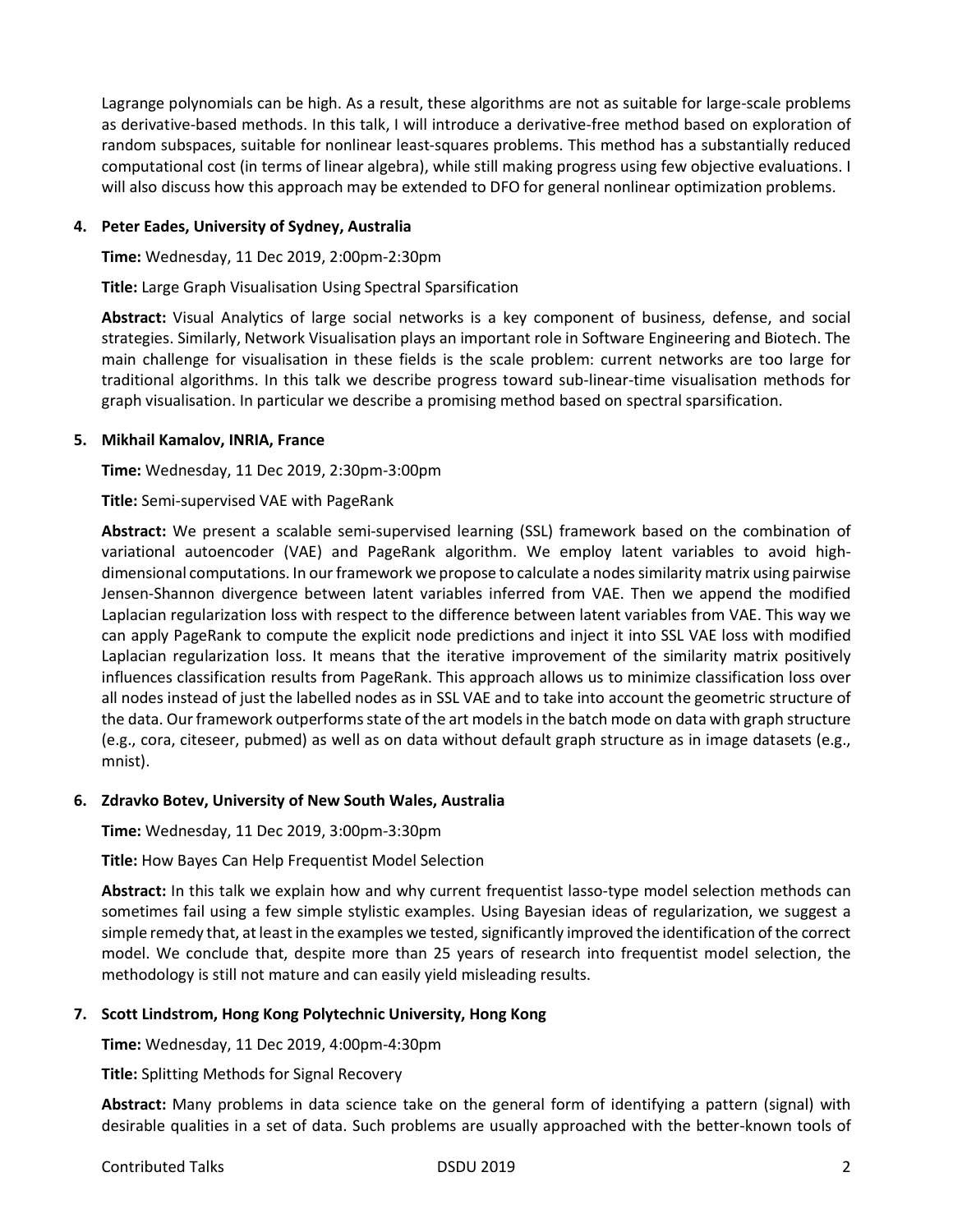machine learning (e.g. clustering, regression, support vector machines, neural networks) whose theory is generally analysed through statistical methods or variational analysis. Supervised methods assume the existence of some training data with a priori knowledge of correct results (categorical, numerical, or otherwise) that can be used to construct maps (learning). Unsupervised methods search without such a priori knowledge, but they generally only seek to satisfy some threshold ratio of desirability to complexity (e.g. clustering) rather than more complicated constraints that enforce high specificity for the solution. We will address a problem frequently encountered in engineering contexts: searching for a signal when high specificity is needed and only some structural information about the solution is available. Such problems are called "feasibility problems." When we can describe this structural information as a set of mathematical sets, called constraint sets, for which projections or their approximates are computable, we can employ splitting methods to search for the signal. Research into iterated methods for feasibility problems is expanding rapidly, owing to the wide scope and structural variability of problems amenable to solution by them. In this talk, we will introduce the basic problem. We will then discuss the particulars that are worth considering when choosing which method to use. Specifically, we'll discuss convexity vs nonconvexity of constraints, the number of constraints, and problem size. We will illustrate with examples throughout. We will conclude by introducing some new research on intelligent acceleration for such methods.

## **8. Sevvandi Kandanaarachchi, Monash University, Australia**

**Time:** Wednesday, 11 Dec 2019, 4:30pm-5:00pm

**Title:** Dimension Reduction for Outlier Detection

**Abstract:** Sometimes outliers are buried in noise. In such instances, we need to reduce dimensions to effectively identify outliers. In this talk, we introduce a new set of basis vectors called DOBIN designed for outlier detection. DOBIN brings outliers to the forefront making it easier to detect them. We demonstrate DOBIN's effectiveness using an extensive data repository. In addition, we present some interesting examples of outlier visualization using DOBIN.

#### **9. Fred Roosta, University of Queensland, Australia**

**Time:** Thursday, 12 Dec 2019, 9:00am-9:30am

**Title:** Reproducing Stein Kernel Approach for Correcting Approximate Sampling Algorithms

**Abstract:** We provide a post-hoc rejection-free method of obtaining a consistent estimator for quantities related to a target distribution of interest by using samples obtained from an ergodic Markov chain with an arbitrary stationary distribution. The approach involves Stein importance sampling, based on minimisation of the kernelized Stein discrepancy, and is shown to be valid under certain conditions on the mixing of the chain. To demonstrate the practical implications of the method, we show these conditions are satisfied for a large number of unadjusted samplers. We conduct a numerical study showing that the method is superefficient in practical scenarios that can involve both a large number of parameters and a large data set.

#### **10. Ali Eshragh, University of Newcastle, Australia**

**Time:** Thursday, 12 Dec 2019, 9:30am-10:00am

**Title:** LSAR: Efficient Leverage Score Sampling Algorithm for the Analysis of Big Time Series Data

**Abstract:** We apply methods from randomized numerical linear algebra (RandNLA) to develop improved algorithms for the analysis of large-scale time series data. Among other things, we use RandNLA techniques to develop a new fast algorithm to estimate the leverage scores of an autoregressive model in big data regimes. We show that the accuracy of approximations lies within  $(1 + O(\epsilon))$  of the true leverage scores with high probability. These theoretical results are exploited to develop an efficient leverage score sampling algorithm to fit an appropriate autoregressive model to big time series data and find the maximum likelihood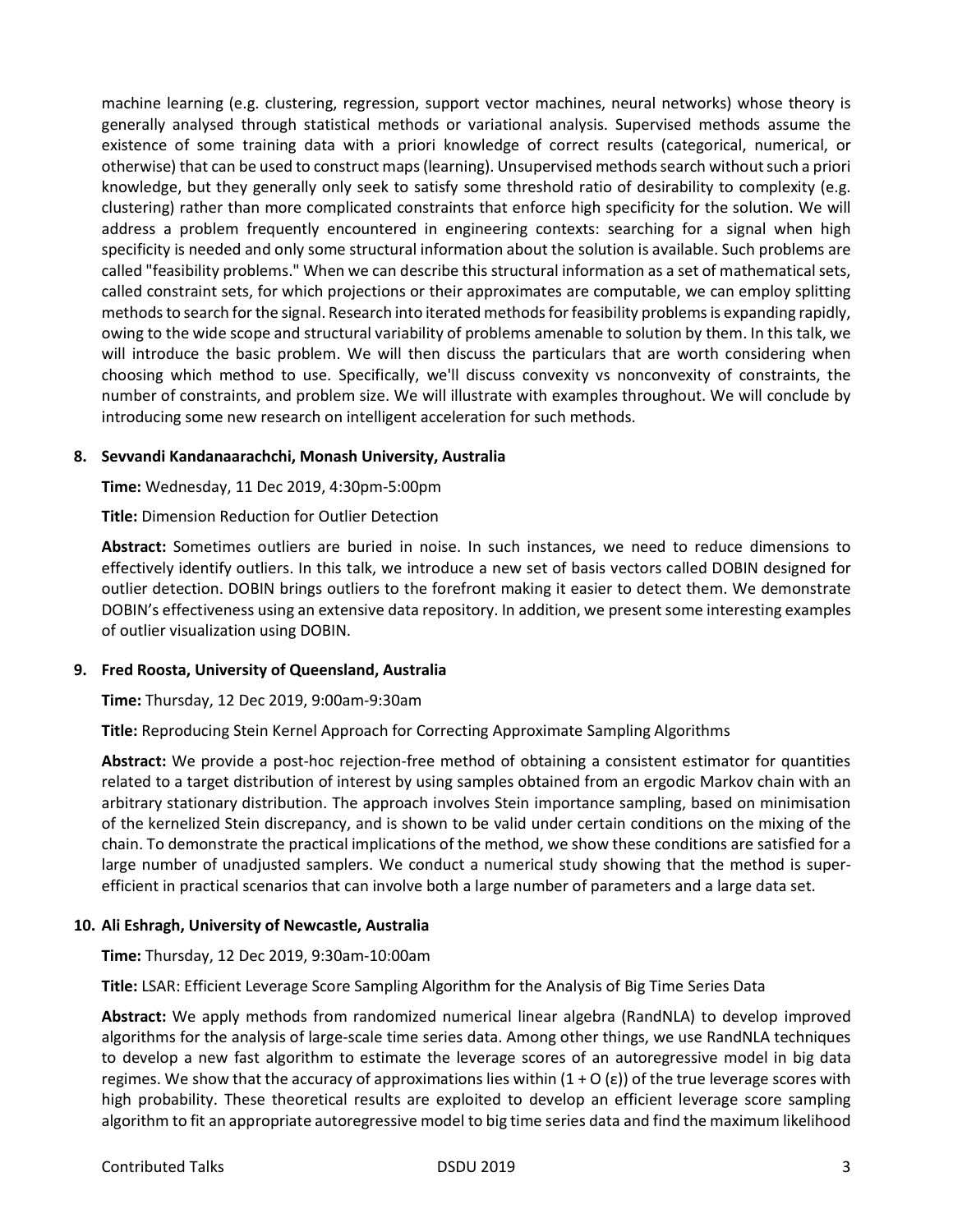estimates of its parameters. We show that our pro- posed algorithm has a worst-case running time that significantly improves those of the state-of-the-art alternatives in big data regimes. Empirical results on largescale synthetic as well as real data highly support the theoretical results and reveal the efficacy of this new approach.

## **11. Glen Livingston Jr, University of Newcastle, Australia**

**Time:** Thursday, 12 Dec 2019, 10:00am-10:30am

## **Title:** ARMA Models and Big Data

Abstract: The Autoregressive Moving Average (ARMA) model is a widely applied model for stationary time series. Within the regime of big data, estimating the parameters of an ARMA model can be costly due to the likelihood function in being a non-convex nonlinear function. To overcome this we develop an algorithm utilising the Hannan-Rissanen (HR) algorithm in conjunction with an algorithm recently developed by Eshragh et al. to analyse and fit AR models in big data regimes. The HR algorithm uses high order AR models to calculate an approximation for the time series of white noise. This is then used to estimate the MA parameters in the ARMA model. The effectiveness of this algorithm for several large-scale synthetic and real time series data will also be assessed.

## **12. Samudra Herath, University of Adelaide, Australia**

**Time:** Thursday, 12 Dec 2019, 11:00am-11:30am

**Title:** Name-like Numbers for Simulating Names in Entity Resolution

**Abstract:** Accurate and efficient entity resolution (ER) has been a problem in data analysis and data mining projects for decades. It is used as a basic tool in data integration to combine multiple datasets. ER has been studied for years, but the focus has been pairwise comparisons. In our work, we are interested in the global matching problem for large datasets. Good datasets in this domain are rare, and often much smaller than needed for this type of project. Simulation is one technique to approach generating datasets for testing. However, simulation of the many individual details of identification keys is not needed when we consider the global matching problem. We need only simulate at the level of detail needed to understand distances between keys. Avoiding unnecessary detail can make the process more scalable. However, simulation need also be realistic. In this talk we will discuss how to simulate simple vectors in a space that approximates the properties of names (which are commonly used as identification keys) as one step towards being able to generate large simulated datasets for large-scale testing of global matching techniques.

#### **13. Yang Liu, University of Queensland, Australia**

**Time:** Thursday, 12 Dec 2019, 11:30am-12:00pm

**Title:** Stability Analysis of Newton-MR Under Hessian Perturbations

**Abstract:** Recently, stability of Newton-CG under Hessian perturbations, i.e., inexact curvature information, have been extensively studied. Such stability analysis has subsequently been leveraged in designing variants of Newton-CG in which, to reduce the computational costs involving the Hessian matrix, the curvature is suitably approximated. Here, we do that for Newton-MR, which extends Newton-CG in the same manner that MINRES extends CG. Unlike the stability analysis of Newton-CG, which relies on spectrum preserving perturbations in the sense of Lowner partial order, our work here draws from matrix perturbation theory to estimate the distance between the underlying exact and perturbed sub-spaces. Numerical experiments demonstrate great degree of stability for Newton-MR, amounting to a highly efficient algorithm in large-scale problems.